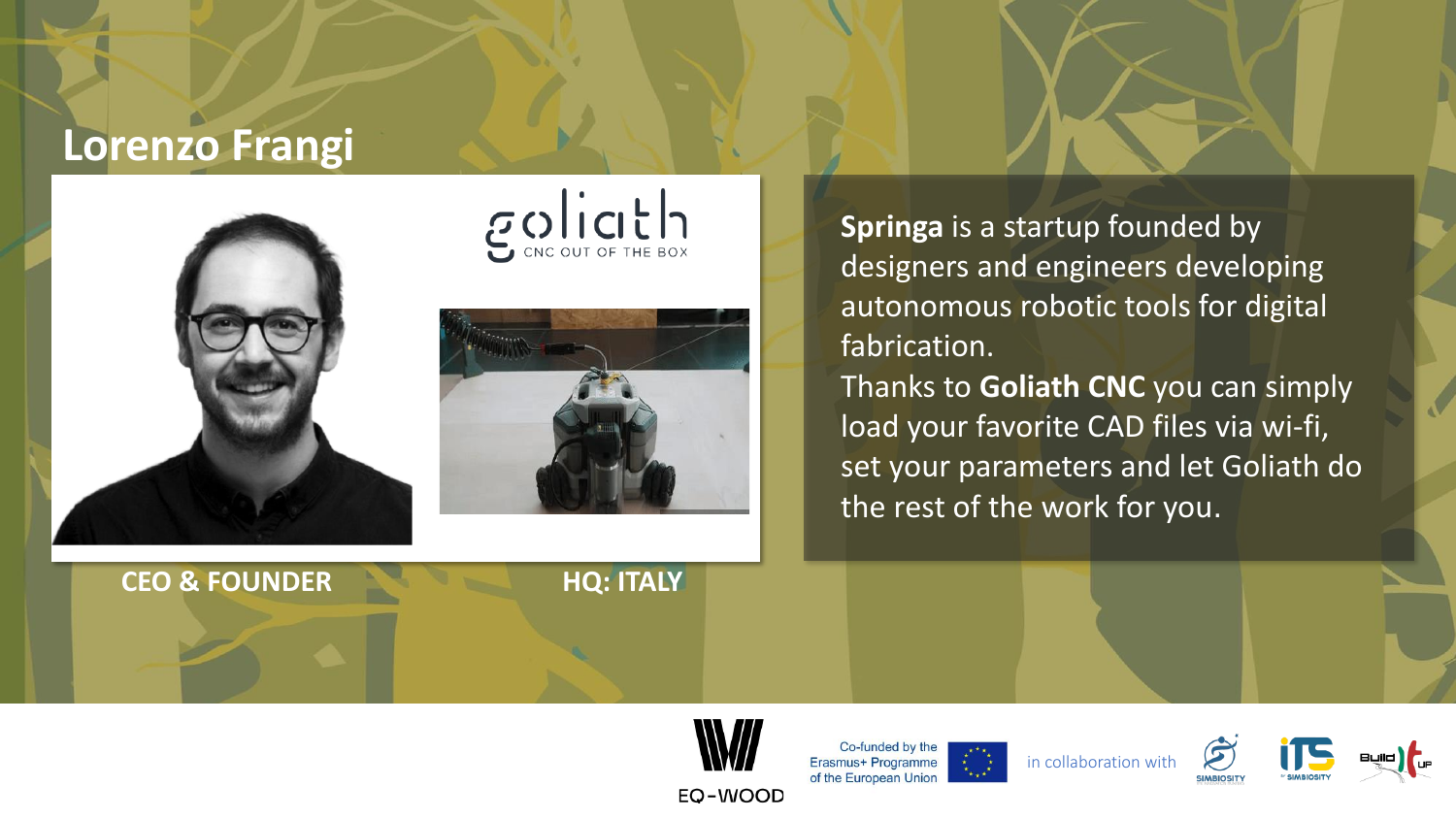#### **Rolf Schmitz**



**CEO & CO-FOUNDER**

# COLLECTIVE CRUNCH

**COLLECTIVE CRUNCH** HQ: FINLAND

**CollectiveCrunch** is a leader in AI for the forestry industry. It 'collects' climate, geo and process data to 'crunch' this information for deeper **insights** and **prediction**. It helps the forest industry to become more efficient in their use of natural resources.









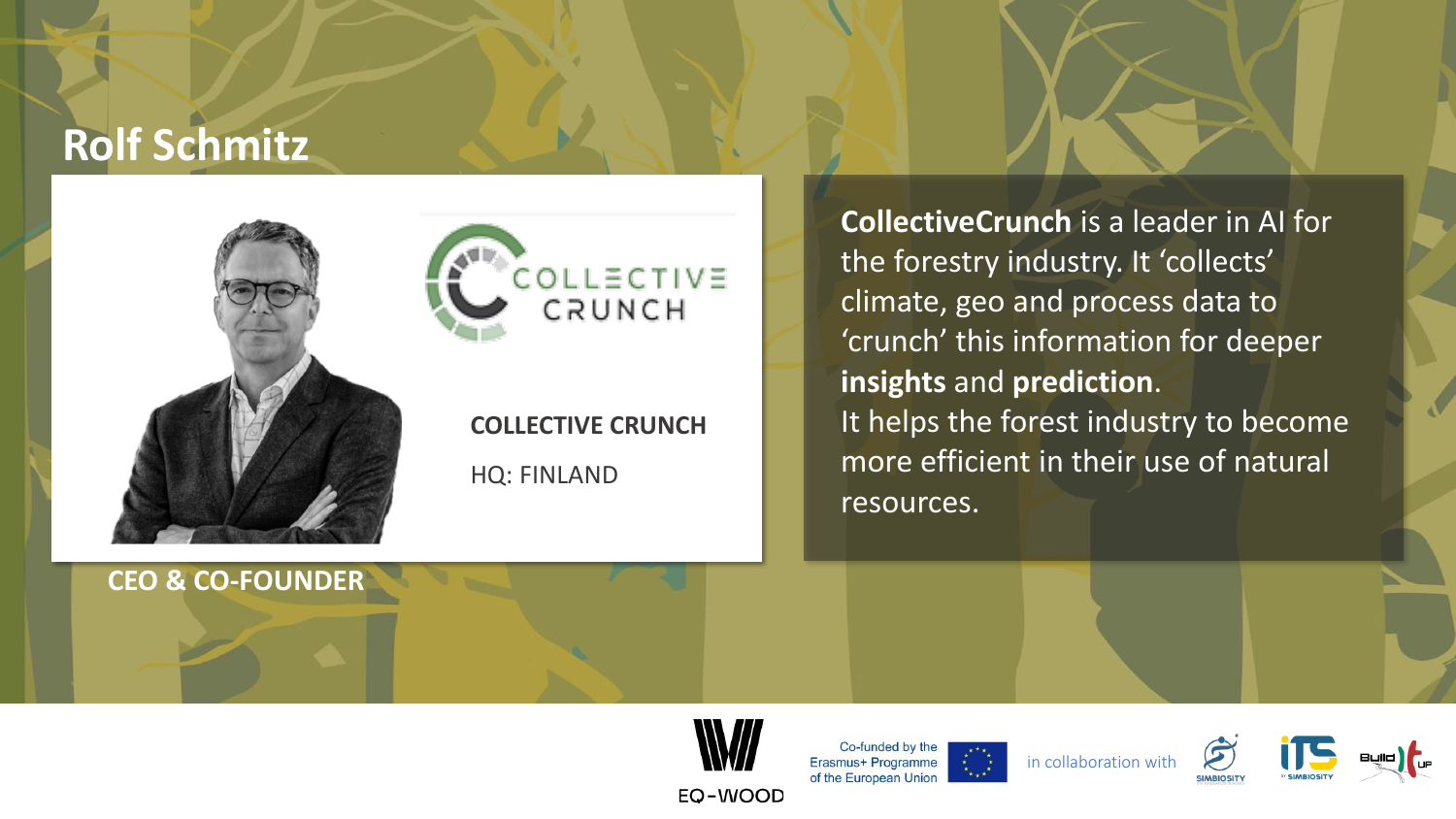### **Xavier Crouilles**



**COO**

**INSPI** 

**INSPI3D** HQ: FRANCE

**INSPI** offers out-of-the-box solutions for furniture professionals. INSPI offers a 3D sale point, CRM, **3D configurator** and **AR planning** for a full experience.

They develop a platform designed to showcase your products and reflect their endless configuration possibilities.